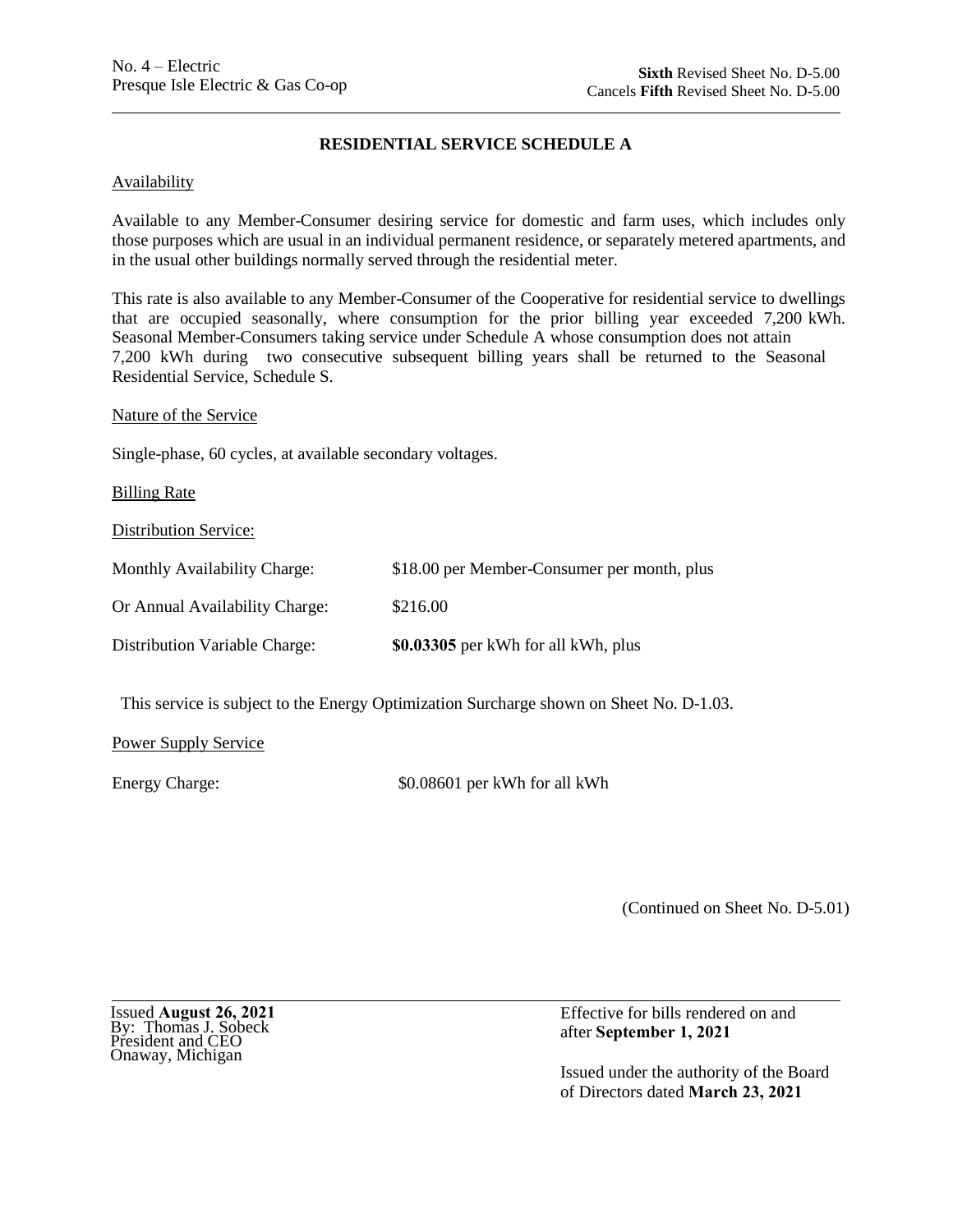# **RESIDENTIAL SERVICE SCHEDULE A (Continued from Sheet No. D-5.00)**

### Tax Adjustments

- A. Bills shall be increased within the limits of political subdivisions which levy special taxes, license fees or rentals against the Cooperative's property, or its operations, or the production and/or sale of electric energy, to offset such special charges and thereby prevent other Member-Consumers from being compelled to share such local increases.
- B. Bills shall be increased to offset any new or increased specific tax or excise imposed by any governmental authority which increases the Cooperative's cost of providing electric service.

### Power Supply Cost Recovery Clause and Factor

This rate schedule is subject to the Cooperative's Power Supply Cost Recovery Clause as set forth on Sheet Nos. D-1.00 and D-1.01.

### Nonstandard (AMR) Metering Provision

Member-Consumers taking service under Residential Service Schedule A may request a Nonstandard (AMR) metering option. To participate in the Nonstandard (AMR) metering option, the Member-Consumer must satisfy the following criteria:

- A. The meter must be located outside and be accessible to Cooperative employees at all times,
- B. The member-consumer shall have zero instances of unauthorized use, theft, fraud and/or threats of violence toward Cooperative employees,
- C. The Member-Consumer shall enter into a written agreement with the Cooperative requesting the Nonstandard (AMR) metering option, subject to the following terms:
	- 1) Upfront charge If the Cooperative has not yet installed an AMI meter at the Member-Consumer's premises, a one-time charge of \$10.00 per billing meter per request will be assessed. If the Cooperative has installed an AMI meter at the premises, a one-time charge of \$50.00 per billing meter will be assessed to exchange the AMI meter for a Nonstandard (AMR) meter.
	- 2) Monthly Charge A recurring charge of \$5.00 per month per billing meter will be assessed for each Nonstandard (AMR) meter. Multiple metering units will be charged per billing meter.

(Continued on Sheet No. D-5.02)

Effective for bills rendered on and after **May 1, 2021**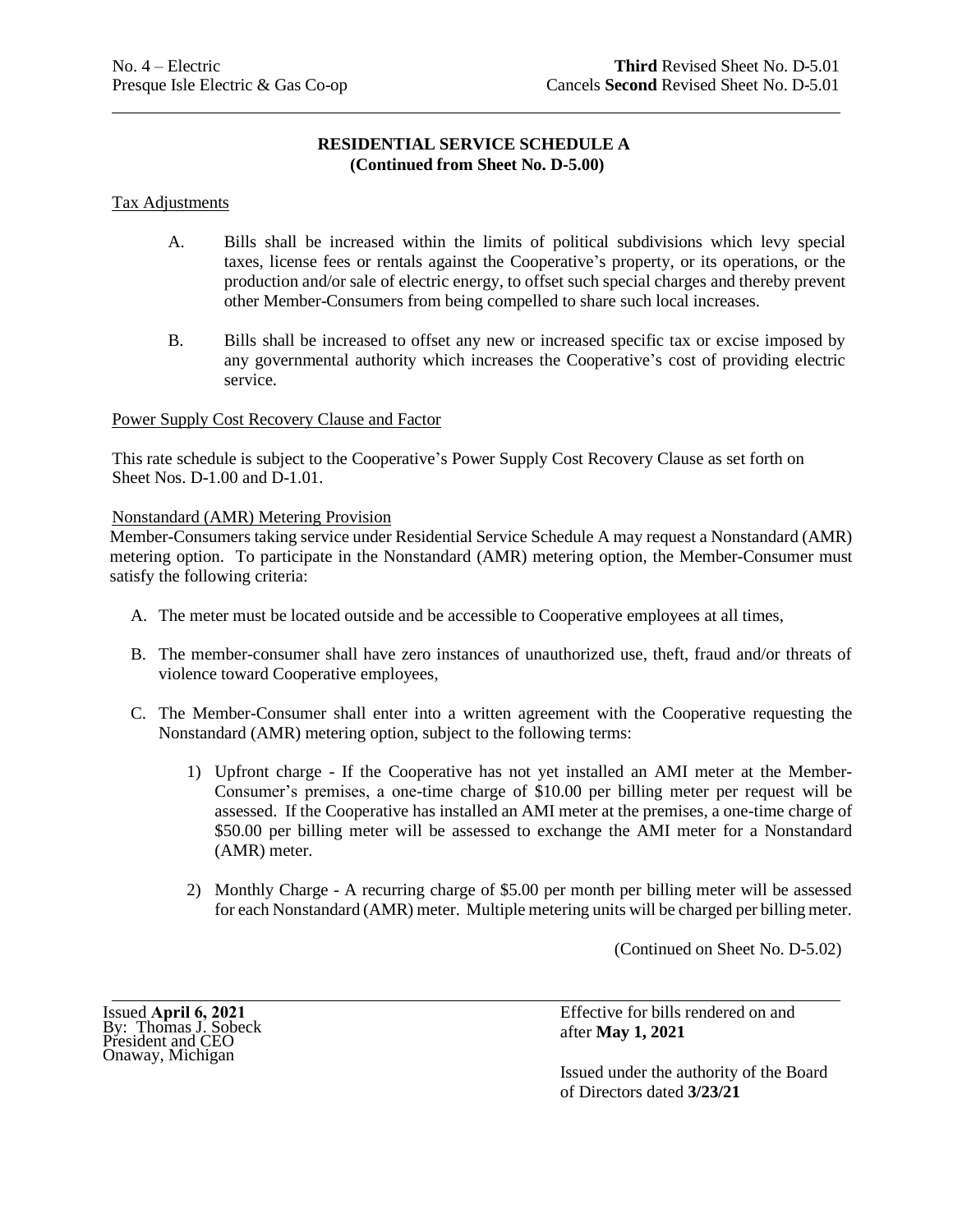# **RESIDENTIAL SERVICE SCHEDULE A (Continued from Sheet No. D-5.01)**

- 3) Satisfactory payment history The Member-Consumer shall maintain a satisfactory payment history on all accounts (i.e. the member's accounts were not delinquent more than 1 time in the past 12 months), as defined in Section B2 Consumer Standards and Billing Practices for Electric Residential Service, R 460.102 – Definitions.
- D. The Nonstandard (AMR) metering option is not available to Seasonal Member-Consumers taking service under Seasonal Residential Schedule S or to those taking service under Residential Monthly Service Schedule A, and
- . E. The Nonstandard (AMR) metering option will only be available for Member-Consumers who request service prior to November 1, 2020.

## Nonstandard (Non AMR) Metering Provision

Member-Consumers taking service under Residential Service Schedule A may petition the Board of Directors requesting a limited waiver of the Nonstandard (AMR) metering option to retain their existing Nonstandard (Non AMR) meter. Petitions must be made in writing and the following criteria must be satisfied:

- A. The meter must be located outside and be accessible to Cooperative employees at all times,
- B. The member-consumer shall have zero instances of unauthorized use, theft, fraud and/or threats of violence toward Cooperative employees,
- C. The Member-Consumer shall enter into a written agreement with the Cooperative requesting the Nonstandard (Non AMR) metering option, including but not limited to the following terms:
	- 1) Upfront charge If the Cooperative has not yet installed a standard AMI or Nonstandard AMR meter at the Member-Consumer's premises, a one-time charge of \$10.00 per billing meter per request will be assessed. If the Cooperative has installed a standard AMI or Nonstandard AMR meter at the premises, a one-time charge of \$50.00 per billing meter will be assessed to exchange the standard AMI or Nonstandard AMR meter for a Nonstandard (Non AMR) meter.
	- 2) Monthly Charge A recurring charge of \$15.55 per month per billing meter will be assessed for each Nonstandard (Non AMR) meter. Multiple metering units will be charged per billing meter.

(Continued on Sheet No. D-5.03)

Issued **April 6, 2021** By: Thomas J. Sobeck President and CEO Onaway, Michigan

Effective for bills rendered on and after **May 1, 2021**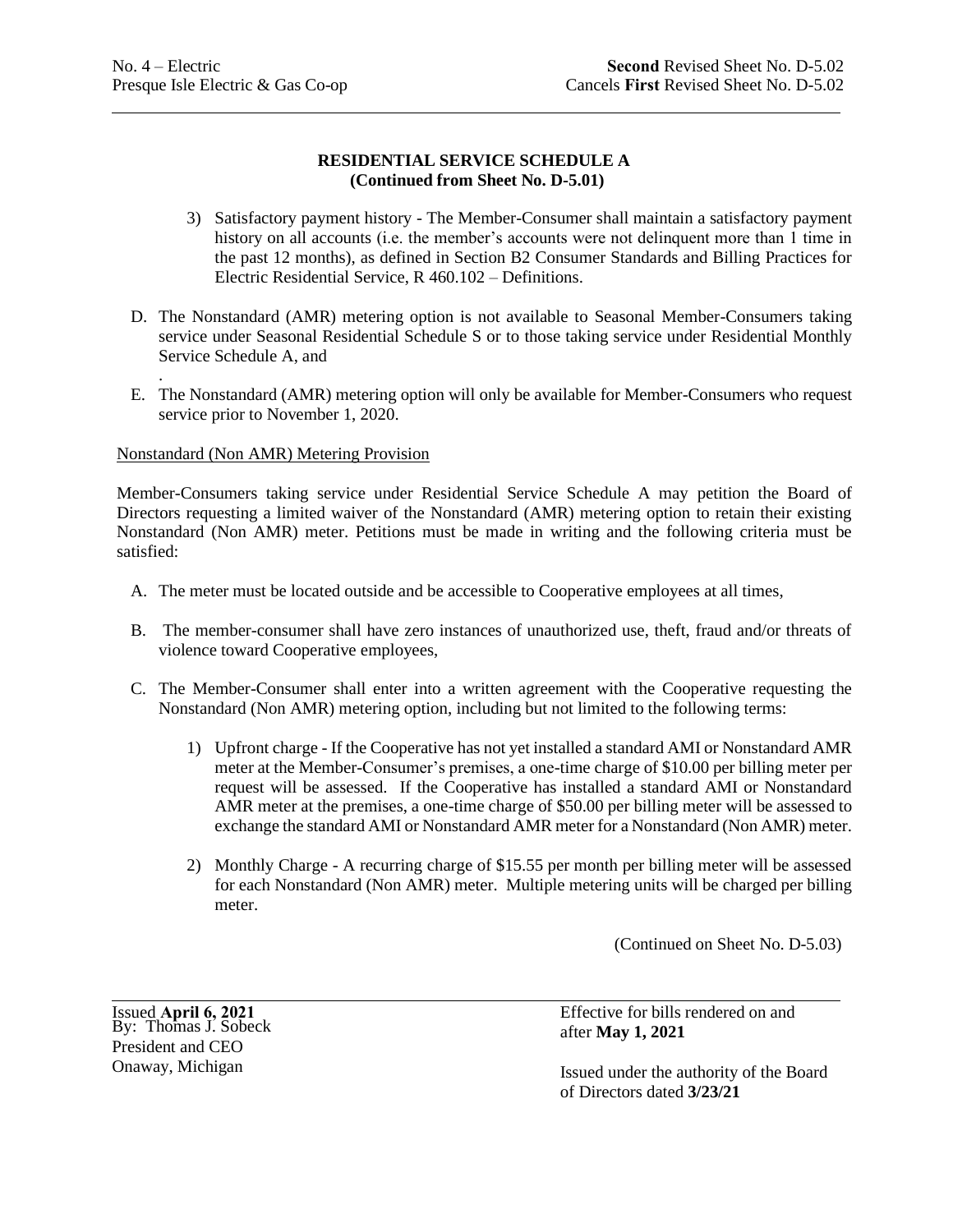# **RESIDENTIAL SERVICE SCHEDULE A (Continued from Sheet No. D-5.02)**

- 3) Satisfactory payment history The Member-Consumer shall maintain a satisfactory payment history on all accounts (i.e. the member's accounts were not delinquent more than 1 time in the past 12 months), as defined in Section B2 Consumer Standards and Billing Practices for Electric Residential Service, R 460.102 – Definitions.
- D. The Nonstandard (Non AMR) metering option is not available to Seasonal Member-Consumers taking service under Seasonal Residential Schedule S or to those taking service under Residential Monthly Service Schedule A, and
- E. The Nonstandard (Non AMR) metering option will only be available for Member-Consumers who have requested service prior to November 1, 2020.

## **Bill Frequency**

**With the exception of Bills Rendered Annually described below, all Member-Consumers taking service under Schedule A will be billed once per month and subject to the terms of Meter Reading found below.**

## Bills Rendered Annually

Upon written agreement of the Cooperative and seasonal Member-Consumers that qualify for, and elect to receive service under this rate schedule, bills for service provided hereunder may be rendered annually. Annual bills will be calculated using the Schedule A rate applied to the Member-Consumer's annual energy consumption along with the Annual Availability Charge, which shall be prepaid.

**Seasonal Member-Consumers taking service concurrently under Schedules A and EEH shall be billed once per month and the Member-Consumer is responsible for monthly meter readings as noted under the heading, Meter Reading, found below. An EEH service agreement between the Member-Consumer and the Cooperative is required for service under these concurrent schedules.**

(Continued on Sheet No. D-5.04)

Issued **April 6, 2021** By: Thomas J. Sobeck President and CEO Onaway, Michigan

Effective for bills rendered on and after **May 1, 2021**